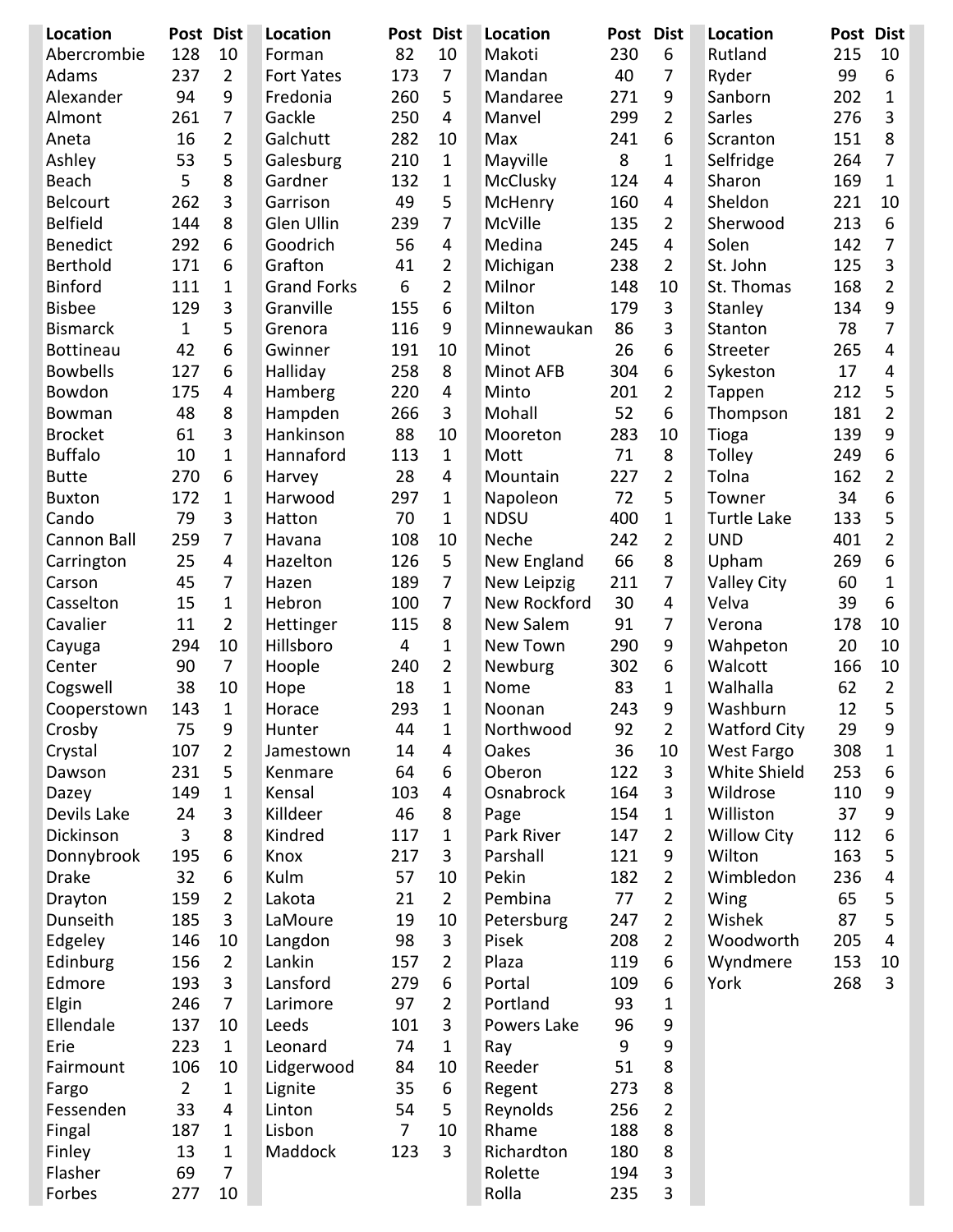| Fordville<br>Forest River | 274<br>251 | $\overline{2}$<br>$\overline{2}$ | Rugby | 23 | $\mathbf{3}$ |
|---------------------------|------------|----------------------------------|-------|----|--------------|
|                           |            |                                  |       |    |              |
|                           |            |                                  |       |    |              |
|                           |            |                                  |       |    |              |
|                           |            |                                  |       |    |              |
|                           |            |                                  |       |    |              |
|                           |            |                                  |       |    |              |
|                           |            |                                  |       |    |              |
|                           |            |                                  |       |    |              |
|                           |            |                                  |       |    |              |
|                           |            |                                  |       |    |              |
|                           |            |                                  |       |    |              |
|                           |            |                                  |       |    |              |
|                           |            |                                  |       |    |              |
|                           |            |                                  |       |    |              |
|                           |            |                                  |       |    |              |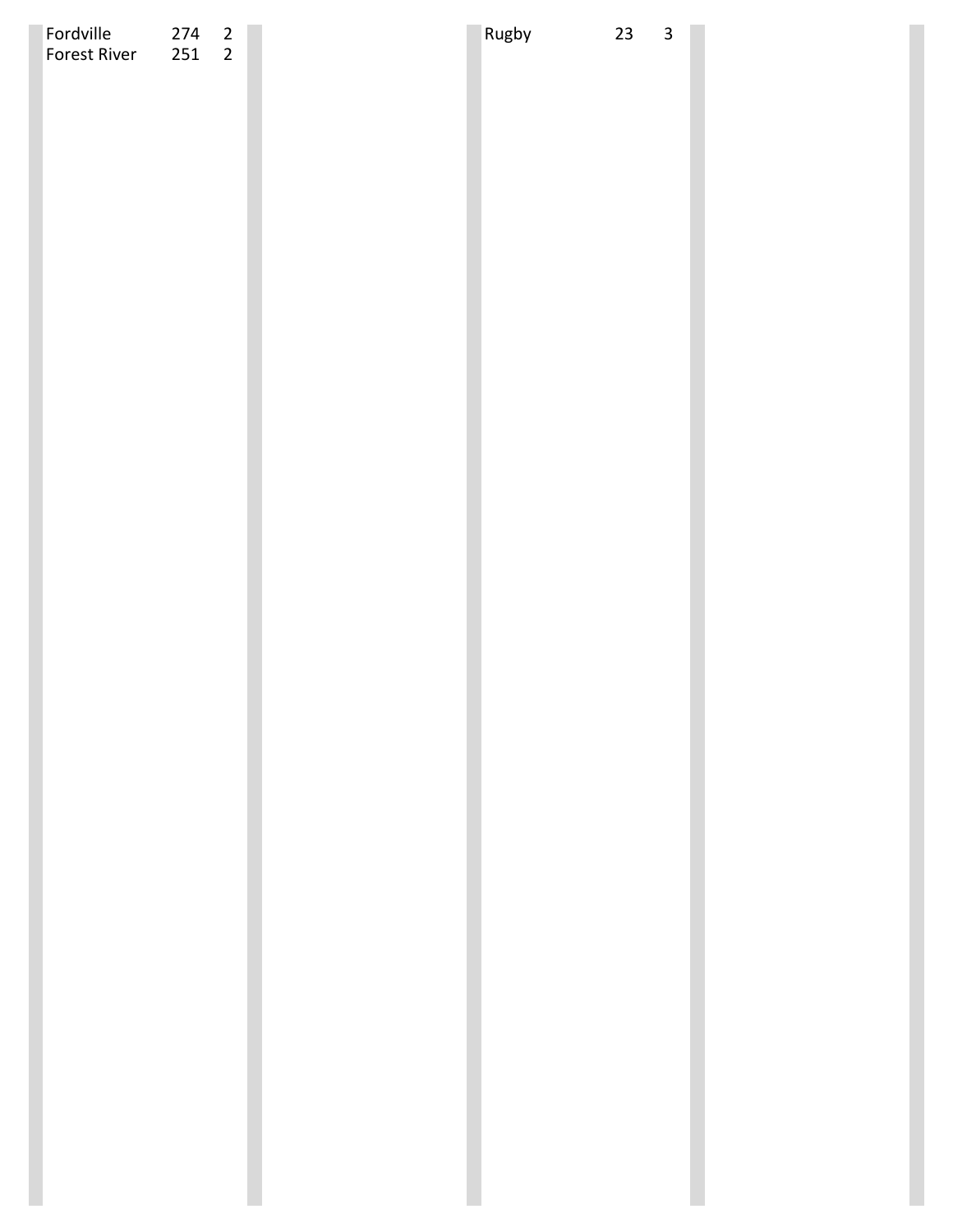